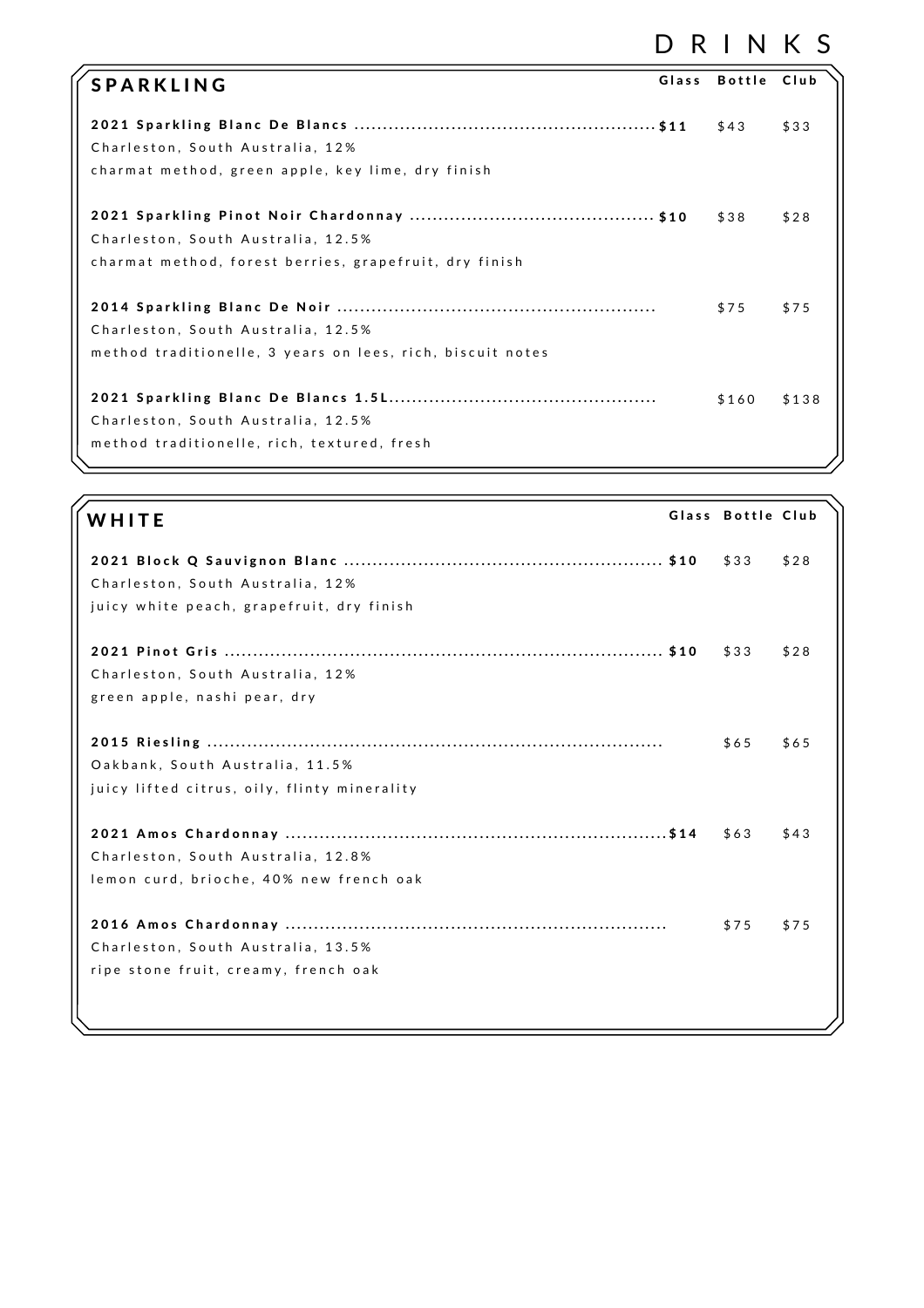### D R I N K S

| ROSE   RED<br>Mount Barker, South Australia, 13%<br>savoury red fruits, textural, dry                      | Glass | <b>Bottle</b><br>\$43 | Club<br>\$28 |
|------------------------------------------------------------------------------------------------------------|-------|-----------------------|--------------|
| Charleston, South Australia, 13%<br>lively red fruit, fresh cut rhubarb, 5 spice                           |       | \$48                  | \$36         |
| Charleston, South Australia, 12.5%<br>lifted fresh berries, hints of earthy spice, long textural finish    |       | \$68                  | \$48         |
| Mount Barker, South Australia, 14%<br>ripe cherry, peppercorn, dark chocolate finish                       |       | \$43                  | \$33         |
| Mount Barker, South Australia, 15%<br>dried cranberry, baked figs, chocolate, french oak                   |       | \$120                 | \$120        |
| Mount Barker, South Australia, 14%                                                                         |       | \$43                  | \$33         |
| plum, dark berries, savoury spice, gentle tannins<br>Mount Barker, South Australia, 13.9%                  |       | \$180                 | \$180        |
| concentrated blackcurrant, dark olive, drives of chocolate and spice<br>Mount Barker, South Australia, 13% |       | \$88                  | \$88         |
| black berries, cedar box, fine integrated tannins<br>Mount Barker, South Australia, 14.5%                  |       | \$250                 | \$250        |
| Our foundation wine, baked fig, lifted floral, integrated french oak                                       |       |                       |              |

#### C L O V E R S O C I E T Y

HOWARD VINEYARD WINE CLUB

#### *m e m b e r s h i p b e n e f i t s :*

- purchase wine anytime, always at member pricing
- complimentary wine tastings
- free shipping on any purchase
- priority access and member only offers and e v e n t s
- access to new release and new vintage wines before the general public
- complimentary magnum for each year of m e m b e r s h i p

*a s k o n e o f o u r f r i e n d l y s t a f f h o w y o u c a n j o in o u r c l o v e r s o c i e t y a n d a c t i v a t e m e m b e r b e n e f i t s t o d a y !*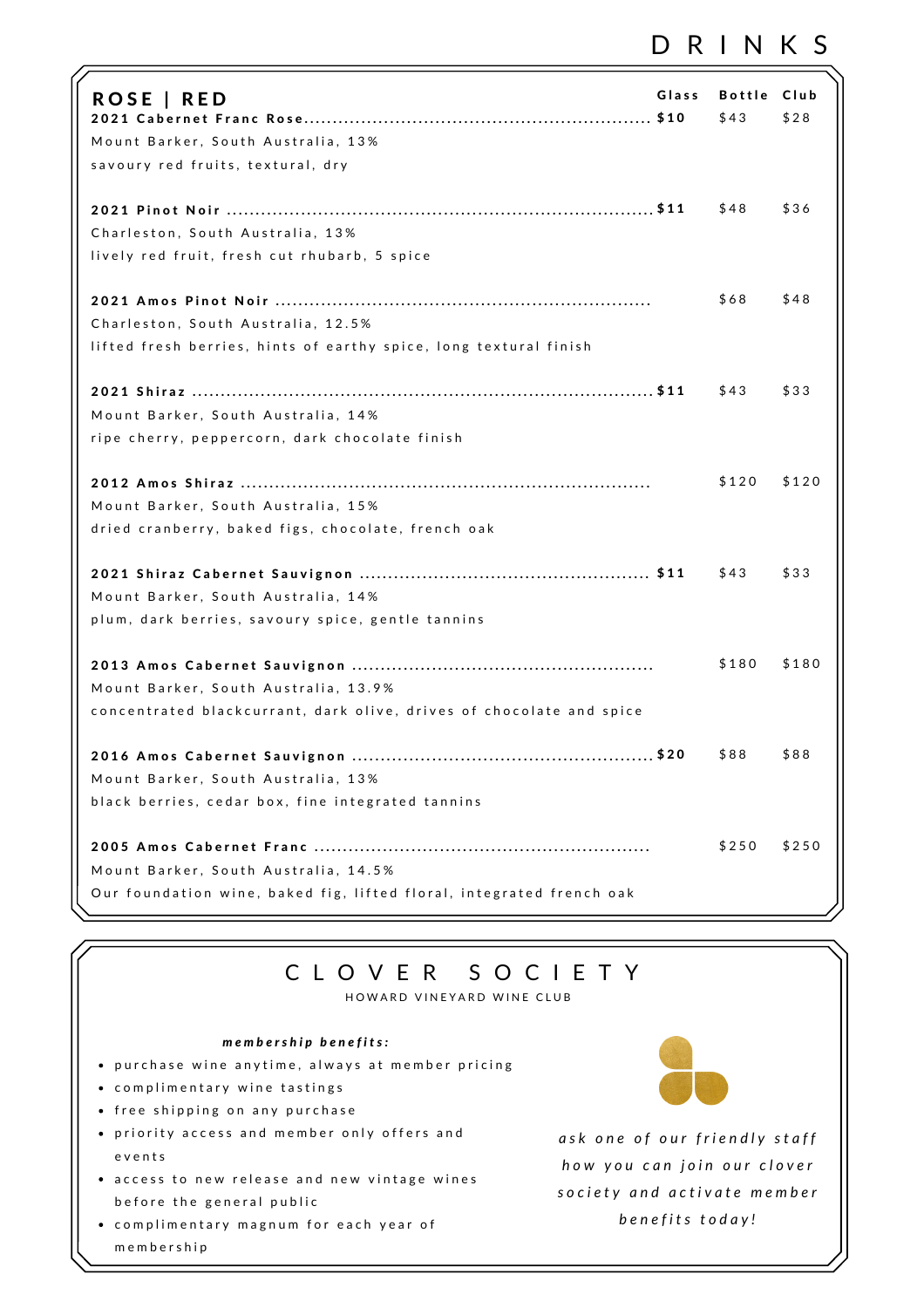# D R I N K S

| <b>BEER   CIDER</b>                                        |
|------------------------------------------------------------|
| low bitterness, fruit driven, unfiltered                   |
| light bodied, citrus and stone fruit, sweet malt           |
| clean and sharp, fine bready notes, hint of malt sweetness |
| stone fruit, paired with fine bitterness                   |
| well-rounded character, pleasant malt, lager style         |
| mildly fruity, subtle bitterness, clean finish             |
| unfiltered, rich, full flavoured                           |

| <b>COCKTAILS   SPIRITS</b>                            |
|-------------------------------------------------------|
|                                                       |
| dark spiced rum, salted caramel syrup, fresh espresso |
|                                                       |
| reposardo tequila, lime juice, agarve syrup           |
|                                                       |
| gin, lemon juice, fresh raspberries, sugar syrup      |
|                                                       |
| Aperol, Howard Vineyard sparkling, soda, fresh orange |
| Gin & Fever Tree Tonic                                |
|                                                       |
| served with fresh lime                                |
|                                                       |
| served with fresh grapefruit                          |

| <b>FORTIFIED</b>                |  |
|---------------------------------|--|
|                                 |  |
| Barossa South Australia, 17%    |  |
| muscatels, toffee, rich caramel |  |
|                                 |  |